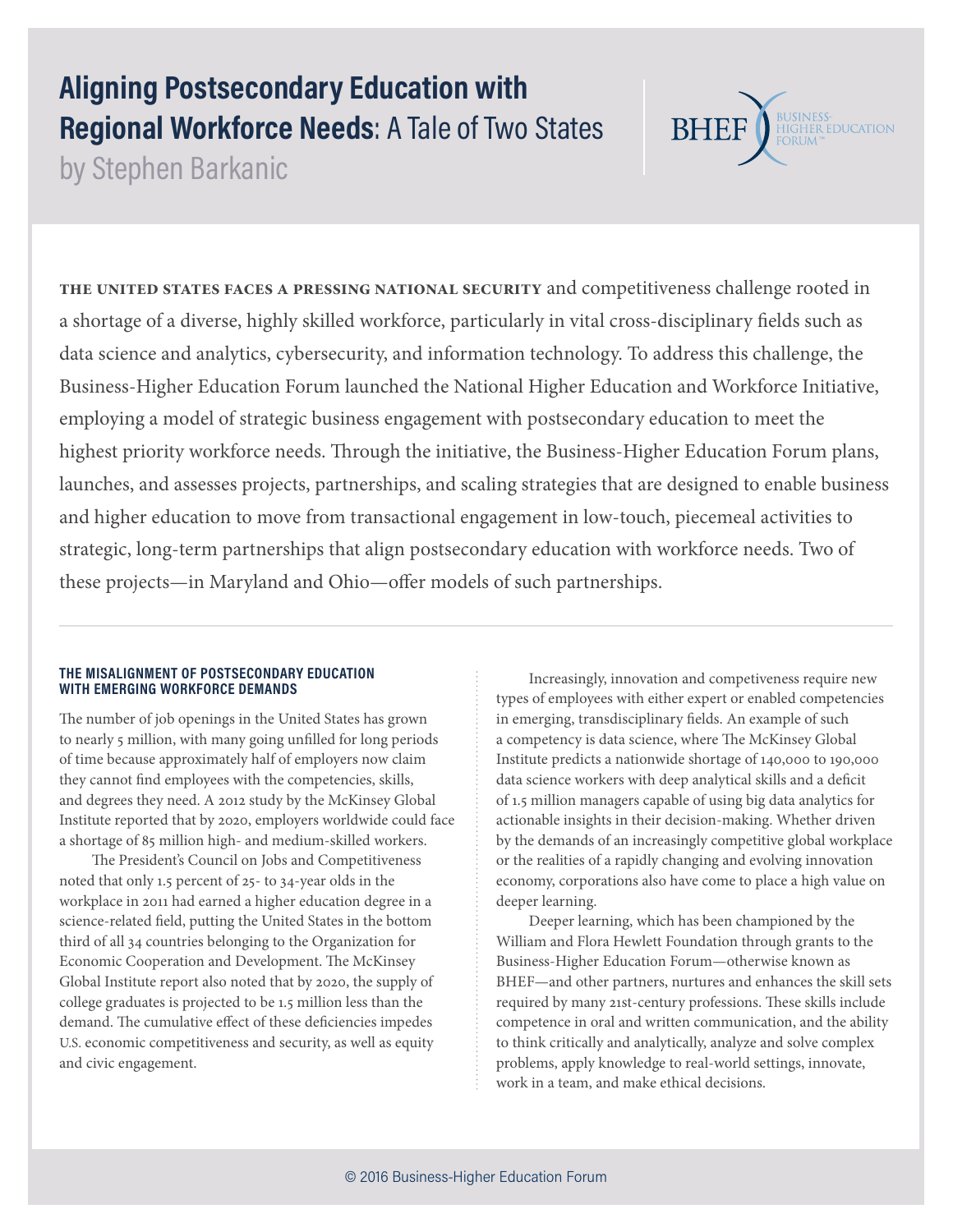The P–16, preschool through higher education curriculum, is not sufficiently aligned with workforce needs to provide students with the knowledge and skills needed to compete successfully in the workplace. Similarly, employers have failed to adequately articulate their expectations for the workforce. To bridge this gap, educators and business leaders increasingly are required to build deeper partnerships that enable the adaptation of curricula and applied learning experiences to build core competencies and promote deeper learning.

#### **THE BHEF NATIONAL HIGHER EDUCATION AND WORKFORCE INITIATIVE**

The Business-Higher Education Forum, the nation's oldest organization of senior business executives and presidents of higher education institutions, brings together its members and other partners in flexible, mutually beneficial partnerships to address gaps in content knowledge and workforce skills at the undergraduate level. Through the collaboration of its business and academic members, BHEF has launched the National Higher Education and Workforce Initiative, which includes regional projects focused on business-higher education partnerships in selected states, as well as a national effort to disseminate information from the projects and scale effective practices. The initiative deploys a model of strategic business engagement in higher education to address the highest priority workforce development needs.

Recognizing the important role that business and academia can play in addressing workforce challenges together and the need to act based on evidence, over the past five years BHEF has engaged in intensive research, system dynamics modeling, and project management. As a result, it has developed a robust process for initiating business-higher education partnerships that respond to local or regional workforce needs. Business and academic partners can use tools to assess their needs and available resources, and to identify interventions that can be deployed to attract and retain undergraduates in key emerging fields. Currently, regional projects are underway in data science and analytics, cybersecurity, water and energy sciences, materials sciences, engineering, and other fields.

Based on its experience in designing, planning, and implementing these projects, BHEF is compiling a set of tools and materials that enables business and higher education to move from transactional approaches to interaction—that is, limited to low-touch, piecemeal activities such as on-campus recruiting or support of research related to business products and services to strategic and long-term partnerships to align human capital with workforce needs.

# **BUILDING AN EVIDENCE BASE WITH RESEARCH TOOLS**

The Business-Higher Education Forum's process of building its evidence base for solutions involves several steps, the first of which is a comprehensive review of the research literature on science, technology, engineering, and math—otherwise known as STEM—undergraduate education. The second is the development of a system dynamics model, which, in its initial version, produced powerful insights and informed BHEF's model of strategic business engagement. Modeling provides decision-makers with the information needed to understand their funding options and opportunities at scale. It can suggest potentially more productive avenues for investments in STEM undergraduate education and identify pathways to collaboration that leverage resources and efforts.

Modeling can play a critical role in informing policymakers about the most relevant and potentially effective actions to take in wedding workforce needs with academic programs. The Business-Higher Education Forum's original U.S. STEM Education Model® is a system dynamics model developed by systems engineers at Raytheon in collaboration with BHEF staff and donated to BHEF in 2009. It simulates the impact of various policies and programs on the number of graduates in the STEM disciplines who go on to pursue STEM careers. This first-of-its-kind model illustrates for policymakers, educators, and researchers the complex structure of the U.S. STEM undergraduate education system and enables users to test different interventions that could help strengthen student outcomes in STEM. This initial model provided the first step in understanding the impact of individual discrete interventions, such as increasing teacher' salary or placing undergraduates into cohort living/learning programs, on the production of STEMcapable graduates.

Because of its interest in maximizing the impact of its investment in undergraduate STEM education, the U.S. Navy awarded the Business-Higher Education Forum a grant to develop a next-generation U.S. STEM Undergraduate Model™. Applying system dynamics, this model shows how implementation of high-impact strategies to retain students in STEM programs can have the strongest impact on the Navy's ability to satisfy its future workforce needs. This model has broader implications and can be used beyond the Navy environment. It retains components of the original model, but it deepens the ability to simulate interventions that can improve outcomes for students pursuing STEM degrees.

Research used in developing the U.S. STEM Undergraduate Model showed that implementing multiple interventions simultaneously (e.g., student learning communities and early undergraduate research experiences) can have a significant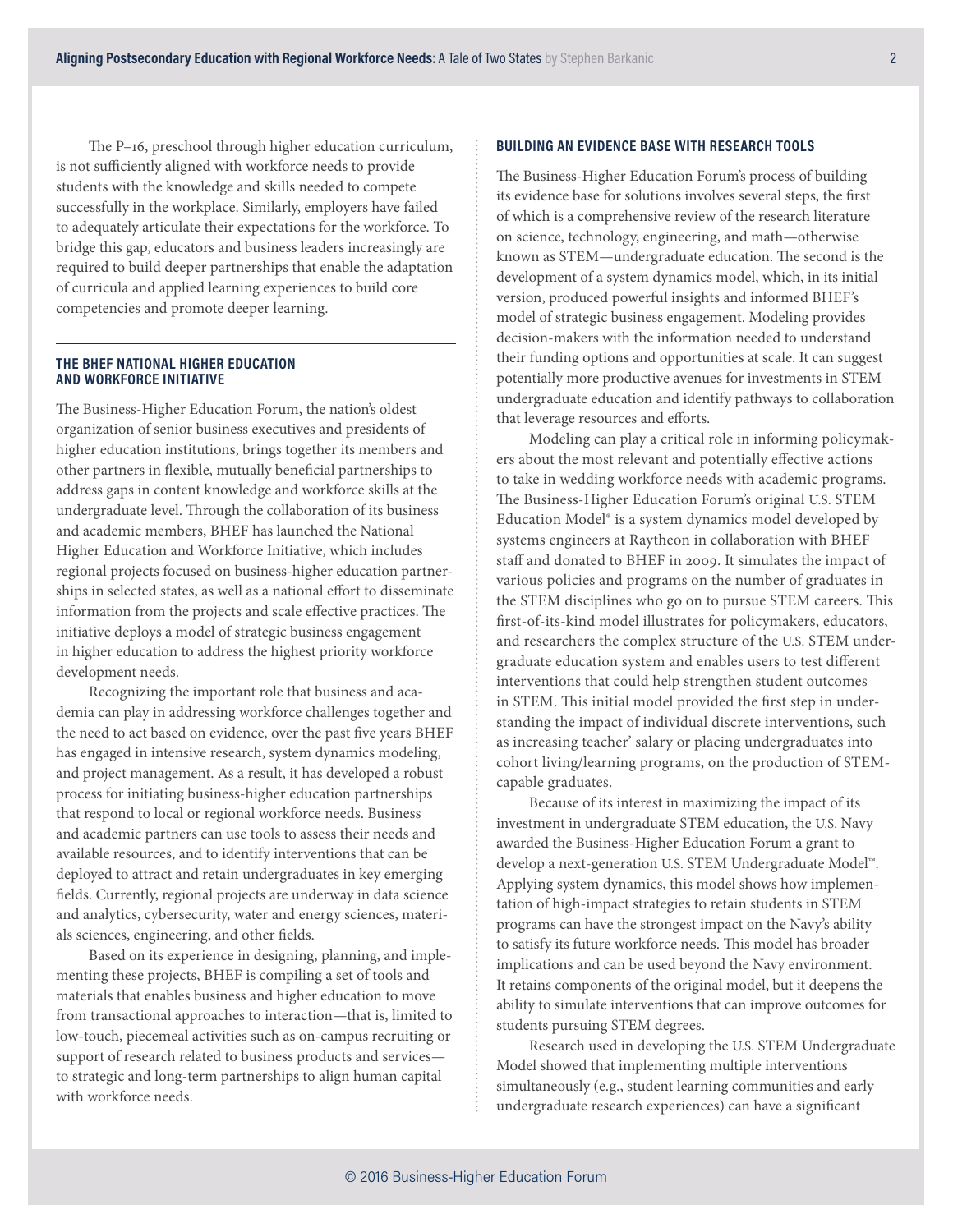impact on the retention and academic success of undergraduates, particularly women and underrepresented minorities in the first two years of college. BHEF's model demonstrates similar outcomes with combined, integrated intervention strategies.

Even in the face of the intensifying demand for highly skilled workers, the production of graduates in fields fueling the innovation economy is stagnating. In recent years, the absolute number of degrees awarded in STEM fields increased modestly, but has decreased or remained flat in key fields. In computer science, for example, bachelor's degrees have declined, especially for women and underrepresented minorities. Understanding why students migrate away from STEM fields is a critical piece of evidence when designing an intervention.

The Consortium for Undergraduate STEM Success is a collaboration of postsecondary institutions interested in addressing issues relating to undergraduate degree completion in STEM fields, with particular focus on underrepresented students. It combines student academic data with survey responses from those same students to inform participating institutions about patterns of their students' migration into and out of STEM fields. The ability to track data over time allows academic departments, colleges, and universities to make adjustments and monitor for improvement and make informed decisions regarding programmatic offerings, formulating funding requests and seeking partners. The consortium is a partner with the Business-Higher Education Forum on a multi-year grant from the National Science Foundation that studies the impact of industry-driven interventions on increasing the persistence of students transferring from two- to four-year STEM programs.

By focusing on key, high-demand sectors of the economy, a project has the potential to demonstrate new ways to strengthen the workforce and increase U.S. global competitiveness and national security. Project sites must have deep expertise in addressing the pipeline, significant workforce deficits in the sectors and disciplines to be addressed, and be particularly interested in adopting high-impact interventions that will improve transfer student retention from two- to four-year institutions and baccalaureate degree completion for these students.

Each BHEF project addresses a unique workforce need in regions around the country:

- Cybersecurity in the Maryland/Washington, D.C., region (University of Maryland, College Park and Northrop Grumman Corporation)
- Data science in Cleveland and Columbus, Ohio, (Case Western Reserve University and The Ohio State University with multiple corporate partners)
- Water science in Wisconsin (University of Wisconsin System with The Water Council)
- Sustainability in the greater New York City area (City University of New York with IBM)

These partnerships not only leverage local resources toward undergraduate STEM education, but also bring in new corporate and government players who recognize the value of early engagement with students to building their future workforce. Thus, a critical step in establishing regional higher education and workforce development initiatives is assessing local or regional workforce needs. This activity creates the common framework for all parties in planning the project by documenting needs and identifying shared goals.

Often, regions conduct their own analyses of current and projected workforce needs that provide a framework for building regional partnerships. In Maryland, for example, a series of studies and reports by the governor's office, the University System of Maryland, and other agencies and foundations pointing to a sharp demand for workers specializing and enabled in cybersecurity was instrumental in planning and implementing projects and, ultimately, a network in cyber for the region. In regions where such analyses are not available, BHEF has partnered with Burning Glass Technologies, a Boston-based company that conducts studies of regional and national job markets, in helping to understand skill demands of regions targeted for BHEF projects.

#### **THE BUSINESS-HIGHER EDUCATION FORUM'S STRATEGIC BUSINESS ENGAGEMENT MODEL** (SEE DETAILS ON PG. 7, FIG. 1)

Using these tools and strategies, BHEF's members—Fortune 500 CEOs and college and university presidents—are implementing a new model of strategic business engagement with higher education that aligns five levers, or strategies, to move from transactional relationships to strategic partnerships between the two sectors. When fully implemented, the model enables business and higher education to effectively build sustainable, high-impact regional projects to increase student interest and persistence toward degree completion and to align undergraduate education with emerging workforce needs.

Positioning these strategies requires (1) commitment to sustained engagement to improve education outcomes; (2) collaboration to develop a shared understanding of academia's and business' interconnected problems, based on research and data that link college readiness and success to workforce requirements; (3) development of a shared vision for systemic solutions; (4) collaboration with each other and with other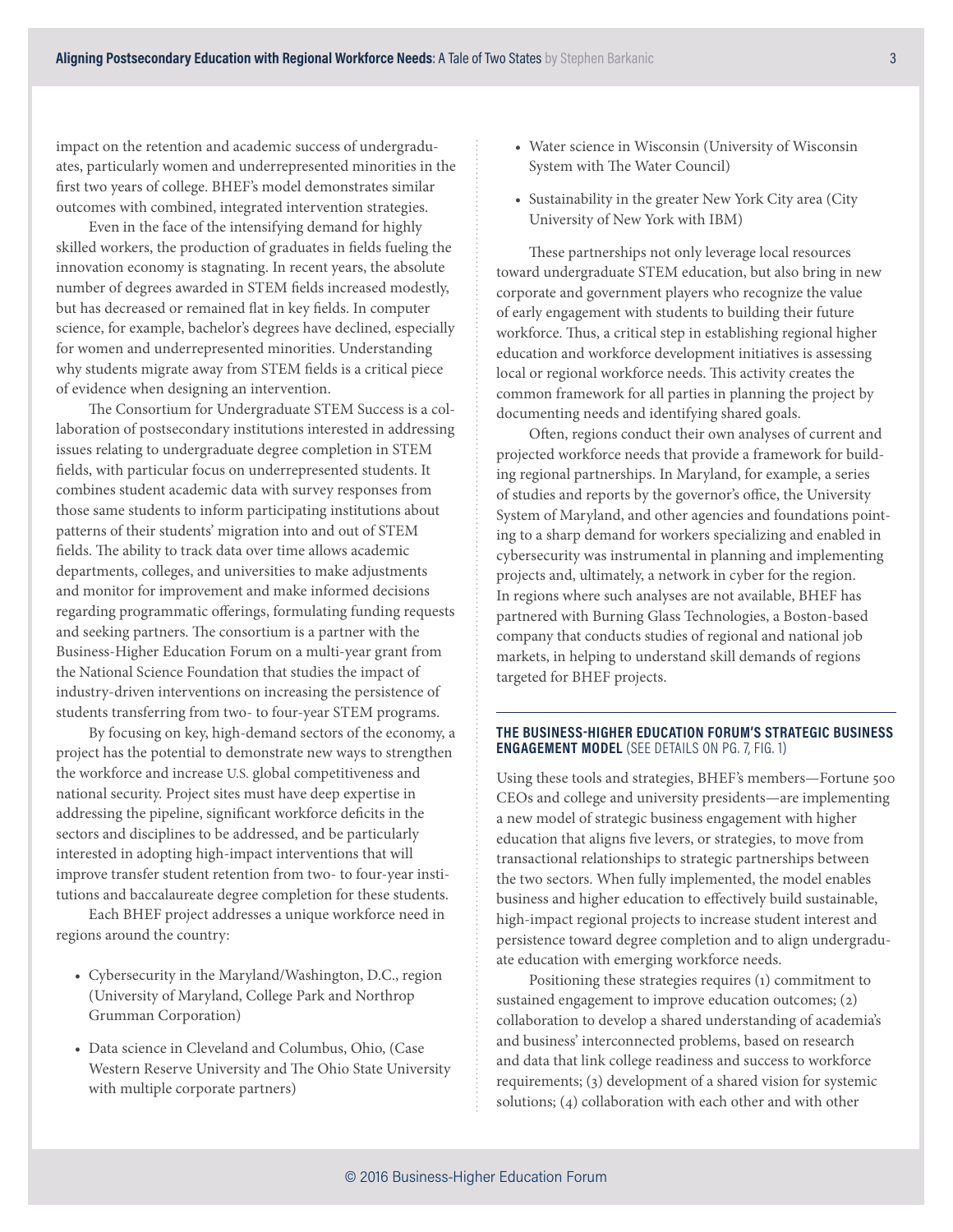strategic partners to implement solutions; (5) advocacy for public policies needed to achieve goals; and (6) raising of public awareness about the urgency of these issues at the regional, state, and national levels.

BHEF catalyzes change by equipping its members with the information and tools they need to understand the challenges inherent in aligning education outcomes and workforce needs and by providing a strategic framework for addressing them. BHEF's goal is to develop regional demonstration projects that lead to national adoption. Lessons learned from BHEF's activities to date have significantly advanced knowledge in the area of four-year STEM undergraduate education. As the initiative evolves, validated evidence-based models will be available for others to adapt and adopt.

# **CYBERSECURITY IN MARYLAND**

Maryland has been an early and vigorous adopter of the type of program envisioned all along for the National Higher Education and Workforce Initiative (HEWI). At the time of the initiative's launch, Maryland already had identified cybersecurity as a strategic focus for education and economic development, given the presence in the region of such federal agencies as the National Security Agency, National Institute of Standards and Technology, and Department of Homeland Security, and major defense and high-tech companies.

Working with its membership, BHEF partnered with the University System of Maryland (USM) to build a system-wide response to the state's (and nation's) cybersecurity workforce challenges. BHEF's leadership role in sparking innovation resulted in the creation of premier undergraduate programs in cybersecurity at two USM institutions and their adaptation at two additional institutions. Together, all partners have created vibrant and relevant educational programs to meet the needs of the cybersecurity industry, which provides proof of principle for HEWI, the workforce initiative.

With a three-year implementation grant from the Alfred P. Sloan Foundation to BHEF, USM conducted a student migration analysis and focus groups with students and campus career services professionals. The initial undergraduate cyber project launched in the USM was the landmark Advanced Cybersecurity Experience for Students (ACES) program, the nation's first honors undergraduate program in cybersecurity. Supported by a major grant from the Northrop Grumman Foundation and subsequent support from Parsons, the program educates future leaders in cybersecurity through rigorous, hands-on learning experiences, an intensive interdisciplinary curriculum, collaborative projects, and professional insight from corporate leaders.

The advanced cybersecurity curriculum consists of two linked academic programs over the course of four years: (1) a freshman-sophomore living-learning program in a new honors dormitory leading to an Honors College Citation in Cybersecurity and (2) an upper-level course of study in cybersecurity. Students in this program take general cybersecurity courses as well as courses on cybersecurity forensics, reverse engineering, secure coding, criminology, law, and public policy, among other topics. Seniors complete a yearlong capstone project that addresses a foundational challenge in cybersecurity. Students graduating from the program receive a designation of completion on their academic transcripts. The first cohort of advanced cybersecurity students started their studies in fall 2013—less than two years after the program was first conceptualized—and in its first two years has approximately doubled its enrollments over projected demand.

As a second major achievement in its cyber-related work in Maryland, the Business-Higher Education Forum supported a partnership between the University of Maryland Baltimore County (UMBC) and Northrop Grumman that resulted in the launch of the UMBC Cyber Scholars program. The program has a strong focus on increasing diversity in the cyber workforce and draws on significant insights gained through the university's nationally renowned Meyerhoff Scholars program—which is widely considered to be at the forefront of efforts to increase diversity among future leaders in STEM fields—and UMBC's Center for Women and Information Technology.

Like the ACES program, the Cyber Scholars program charts new ground in the delivery of effective undergraduate education in cybersecurity. Scholars receive financial awards with special opportunities for advanced research, directed internships, and other forms of academic and social support. They are matched with a faculty research mentor as well as an industry mentor. The program fosters a cybersecurity-focused community through common on-campus living-learning housing, events, and activities. Each week, scholars engage in a cyber practicum that includes talks from field practitioners. Scholars also have the opportunity to visit government agencies and industry laboratories that engage in cybersecurity. Cyber Scholars take a combination of management-oriented and technically focused courses. All scholars are required to take an introductory seminar in their freshman year and at least one cybersecurity course in their junior year.

Industry involvement plays a vital role in the success, impact, and sustainability of these programs. Companies and government agencies help shape curricula, work regularly onsite with program planning, and provide guest lecturers, program advisors, adjunct faculty, paid internships, and mentors for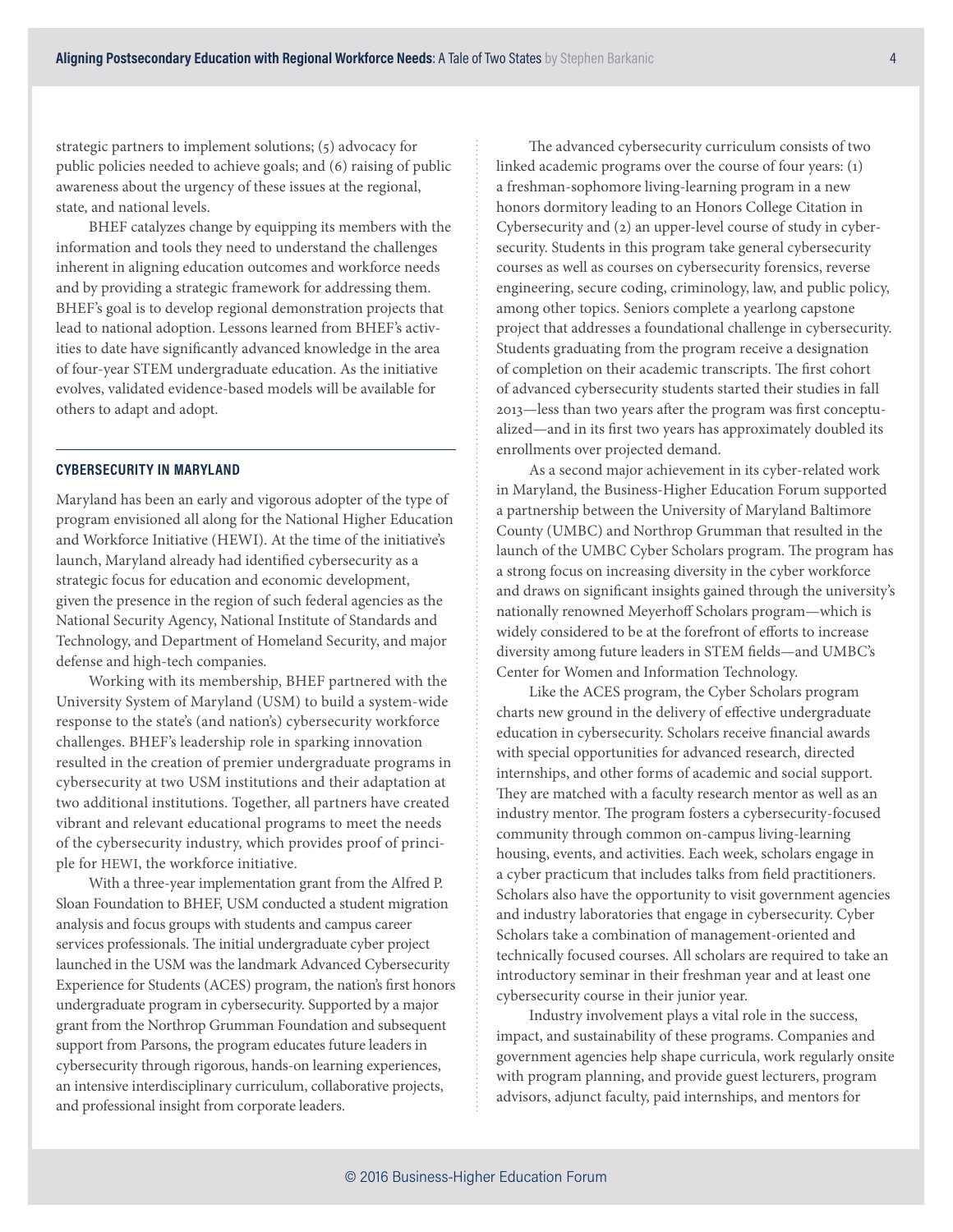students throughout their four-year experience. To scale effective cyber programs, the University System of Maryland-BHEF Undergraduate Cybersecurity Network was launched in 2013 with Sloan Foundation support. Comprising more than 30 representatives from academia, business, government, and stakeholder organizations, the network supports an overarching system-wide goal of significantly increasing the number and diversity of graduates in cybersecurity fields.

The network supports projects aimed to strengthen business-government-higher education partnerships; focus on key policy challenges, such as accelerating student security clearances; sharing curricula and other resources; and developing a clearinghouse on effective cyber education practice and tools. With Sloan support, the network is seeding projects at key network institutions including Bowie State University, Towson University, UMBC, and the University of Maryland, College Park. These projects are enabling the institutions to expand partnerships with industry and government and increase the size, diversity, and capability of the region's cyber workforce. The work of the Maryland network feeds into BHEF's National Undergraduate Cybersecurity Network.

## **DATA SCIENCE IN OHIO**

The field of data science and analytics is experiencing explosive growth in both the specialist and enabled professions. Reports indicate that big data is growing at a rate of about 40 percent a year and has the potential to add some \$300 billion of value to the nation's healthcare sector alone. Virtually all sectors, both public and private, are experiencing sharp demand for data science-trained employees.

Despite this growth, there are relatively few opportunities for undergraduates to learn about and become skilled in data analytics. A study by the Business-Higher Education Forum and supported by the Sloan Foundation revealed that most data science programs are available only at the graduate level and typically are offered through STEM departments that often lack the diversity needed in the workforce. Increasingly, employers and students are calling for more courses, concentrations, minors, and majors in data science, but significant challenges remain for academic institutions to develop undergraduate pathways in this rapidly evolving area. BHEF is aggressively moving forward to build partnerships between postsecondary institutions and employers across sectors whose goals are to launch undergraduate programs in data science.

Due in part to its high concentration of data-driven companies and regional efforts to catalyze innovation and workforce development around a rich diversity of leading higher education institutions, Ohio was a natural choice for BHEF to build partnerships focused on data science and analytics. In Cleveland, home to Case Western Reserve University—a major private research institution with a strong tradition in undergraduate education—and numerous companies acutely concerned about their data-skilled workforce, BHEF facilitated a process by which a range of partners came together to determine the workforce skills needed in data science and develop undergraduate tracks in the field. Case Western Reserve announced the launch of a new undergraduate major and minor in data science in 2014, designed to prepare a new generation of data science experts who will improve performance in health, production, and manufacturing and energy.

Case Western Reserve's new undergraduate bachelor's of science degree in data science focuses on real-world applications. It consists of a core curriculum focusing on each of the specific domain areas of health, energy, and manufacturing and production. It includes such dimensions as mathematical modeling of data sources, examining raw data using analytics that focus on inference through the transformation of data to actionable information that improves decision-making, and visual analytics and user experiences. The program also features an experiential learning component through partnerships with industry that provide co-op assignments and internships to students.

To help bring the application of data science to a variety of fields, Case Western Reserve has developed an applied data science undergraduate minor that can be paired with any undergraduate major at the institution. Students can choose from eight subdomains within engineering and physical sciences, health, and business, all of which include a core curriculum that includes five three-credit courses. Among the tools and applications covered by the minor are data management, distributed computing, statistical analytics, and informatics.

In Columbus, civic leaders, business executives, and others launched the Columbus Collaboratory, an advanced technology company that brings together a range of noncompeting companies and other stakeholders to focus on regional workforce and economic development issues and drive solutions in the areas of big data, analytics, and cybersecurity. Attracting IBM's Client Center for Advanced Analytics to Central Ohio in 2013 was an early achievement of the group. The center brings new analytics and technology talent to the area and encourages existing talent to remain in Central Ohio.

To develop the kind of talent pool needed to help enable the region to continue this progress, the Ohio Board of Regents approved a new interdisciplinary undergraduate major in data analytics at The Ohio State University in 2014. Drawing upon the Business-Higher Education Forum's strategic engagement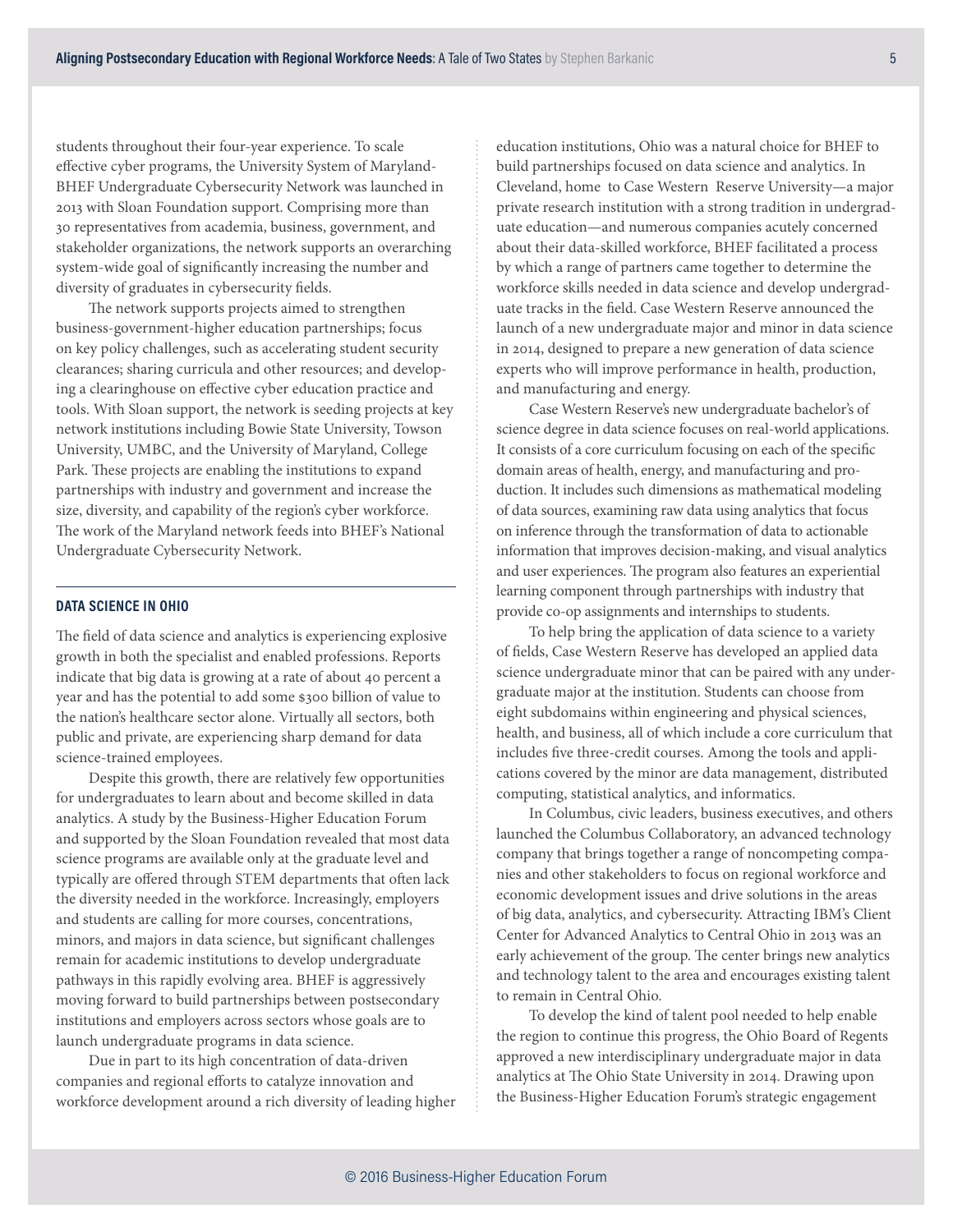model, the university engaged deeply with regional business partners to identify the core elements for both the curricular and co-curricular dimensions of the program.

Opened to students in fall 2014, the major is made up of three basic parts: core courses, a specialization and a capstone or internship—experience through business partnerships. The College of Arts and Sciences and the College of Engineering are partnering to deliver the core courses in computer sciences, mathematics, and statistics. Students learn principles of data representation and management, computer programming, and statistical modeling and analysis. The core curriculum focuses on principles that are fundamental to all areas of data analytics and consists of courses taken by all majors. In these courses, students investigate the computational, mathematical, and statistical foundations of data analytics, and develop such deeper learning skills as critical thinking and effective communication. Each student in the major chooses an area of specialization to learn how data analytics is applied in a particular field. Coursework in some specializations can be tailored based on a student's interests. The areas of specialization available in the major include biomedical informatics, business analytics, and computational analysis.

The program seeks to develop in students both highly technical skillsets and the ability to function in solutions-oriented teams. All students participate in a capstone or an integrative experiential component as part of their chosen specialization.

#### **NATIONAL SCALING AND NETWORKS**

As part of its efforts to scale insights from its regional projects, the Business-Higher Education Forum is launching national networks of effective practice that bring together the kinds of network partners instrumental in building the regional work to focus on a more macro level. The National Undergraduate Cybersecurity Network has been underway since 2012 and has met on an annual basis.

BHEF's vision for this dimension of its work is to sustain a national network of experts from higher education, business, and government who can serve as the intellectual hub of undergraduate cybersecurity and promote cooperation around cybersecurity education among the academic, business, and government sectors. The group has been growing steadily. BHEF plans to launch its national data science network in Columbus in the fall of 2015, bringing together participants in data science projects under development in Florida, North Carolina, New York, Ohio, and elsewhere.

BHEF also works with national partners to expand the reach of the National Higher Education and Workforce Initiative and launch joint initiatives of mutual benefit to a range of organizations representing both industry and higher education. In higher education, the Business-Higher Education Forum partners with the American Council on Education, the Association of Public and Land-grant Universities, and the Association of American Universities. On the corporate side, national partners include the Aerospace Industries Association and the Business Roundtable.

### **ABOUT THE AUTHOR**

Stephen Barkanic, senior vice president and chief program officer, joined the Business-Higher Education Forum in 2011. Barkanic provides overall leadership for the National Higher Education and Workforce Initiative, aimed at bridging industry and higher education to increase the persistence and diversity of students who go on to earn degrees or credentials in key emerging fields and align undergraduate education with workforce needs. He also provides leadership in BHEF's work in Deeper Learning, or 21st-century workforce skills and competencies that focuses on the business need for such skills as critical thinking, creative problem solving, and teamwork in the workforce of the future, and advocating for the importance of those skills on a national level.

Prior to joining BHEF, Barkanic was senior program officer at the Bill & Melinda Gates Foundation, where his work encompassed an array of policy and programmatic areas focused on improving student readiness and success in college.

#### **ABOUT BHEF**

Now in its 38th year, BHEF is the nation's oldest membership organization of Fortune 500 CEOs, prominent college and university presidents, and other leaders dedicated to advancing innovative education and workforce solutions and improving U.S. competitiveness. BHEF's business and academic members collaborate in regions across the country to design and deploy education-workforce solutions in the high-demand and emerging fields that are so critical to innovation and national security. BHEF and its members generate insights from research, modeling, and regional projects, work to influence public policy at the national and state levels, and inspire other leaders to act.

This article was originally published in *The Book of the States*, The Council of State Governments, 2015. *http://knowledgecenter. csg.org/kc/content/aligning-postsecondary-education-regional-workforce-needs-tale-two-states*